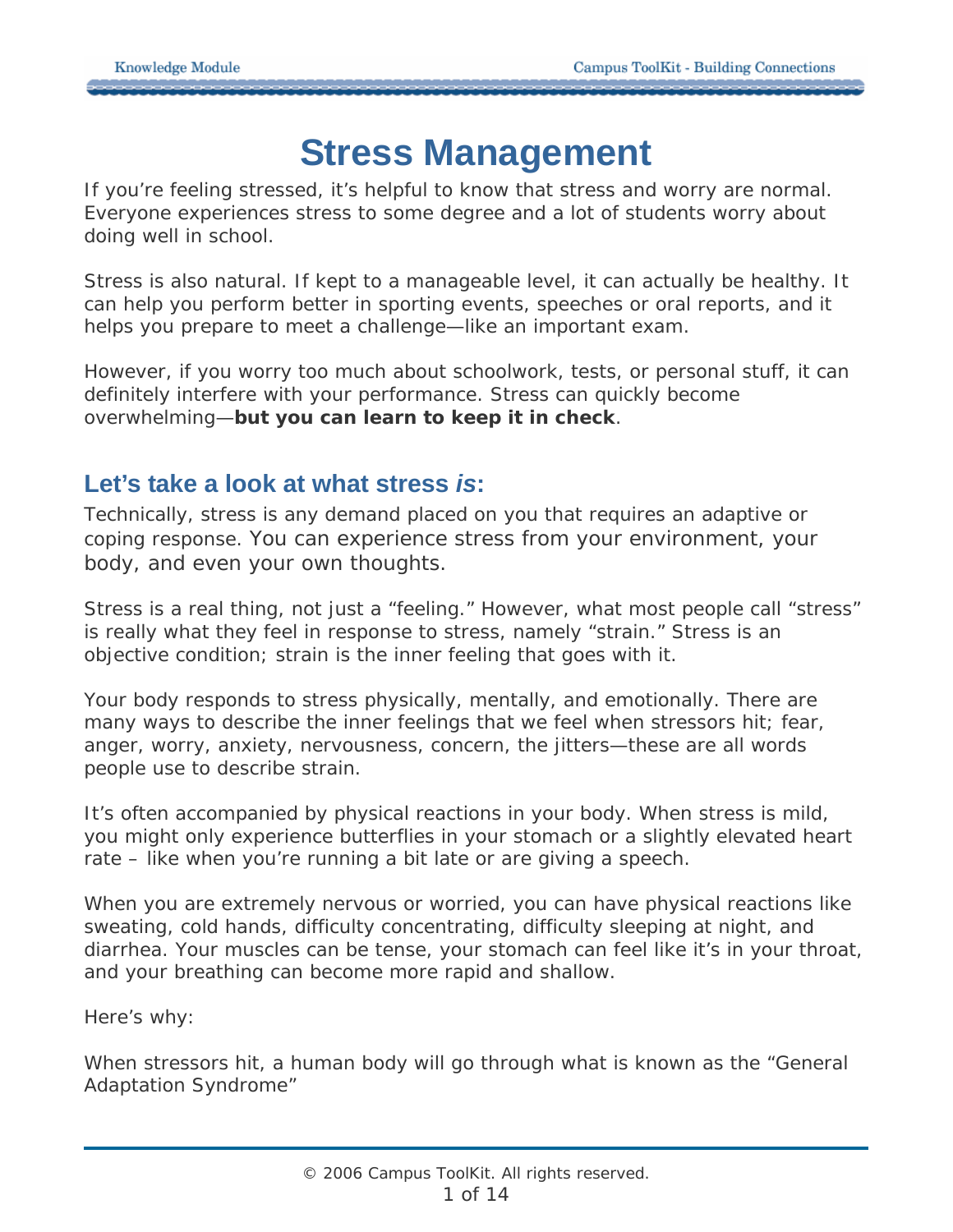

Figure 1. General Adaptation Syndrome (G.A.S.), Hans Selye, Stress Without Distress, HarperCollins Publishers (1974)

The sweeping curve highlighted in yellow above (A.) illustrates the human body's reaction to a stressor over time. The dips in the curve represent your immune system losing strength. The sharp dip at the beginning (B.) shows the reduction in coping capacity shortly after the onset of the stressor (Onset Shock).



Figure 1. General Adaptation Syndrome (G.A.S.), Hans Selye, Stress Without Distress, HarperCollins Publishers (1974)

This dip is responsible for the way people catch cold when they get chilled. We don't really "catch" a cold. What happens is that because our resistance is decreased after the initial shock of stressor onset, the germs that ride along with us all the time are able to get a foothold in our systems and we become sick.

When the stressor has a personal or social implication, the feelings we have as a result are most commonly anger, threat and fear. We can feel angry that something has happened to us, threatened by the cause of the stress or event, and afraid of the consequences or the meaning of the event.

A few examples of stressors that have personal or social implications are:

- A bad grade or grades
- An argument with someone you are close to